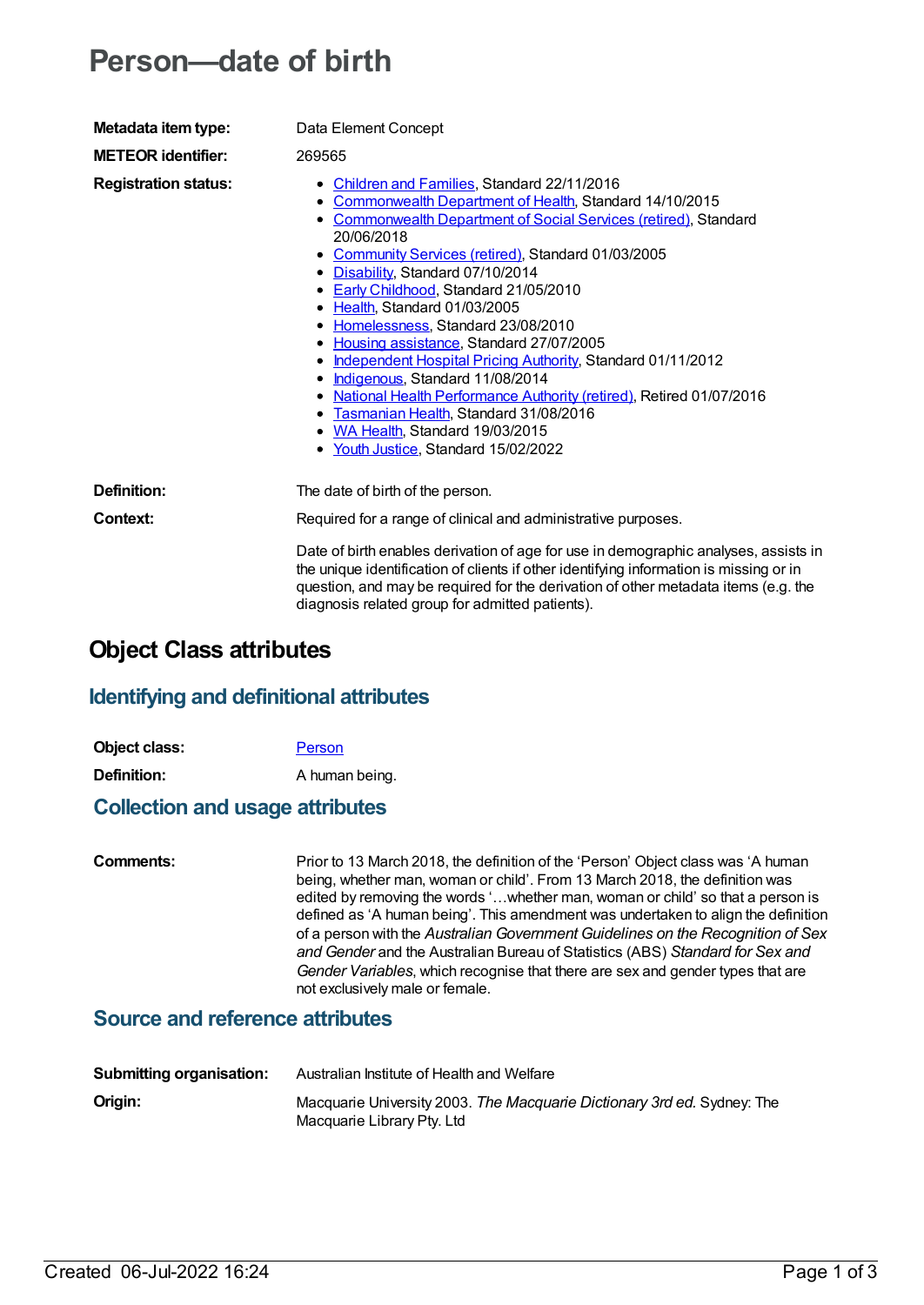Reference documents: Attorney-General's Department 2015. Australian Government Guidelines on the Recognition of Sex and Gender. Viewed 26 July 2016, [https://www.ag.gov.au/Publications/Pages/](https://www.ag.gov.au/Publications/Pages/AustralianGovernmentGuidelinesontheRecognitionofSexandGender.aspx) AustralianGovernmentGuidelines ontheRecognitionofSexandGender.aspx

> ABS (Australian Bureau of Statistics) 2016. Standard for Sex and Gender Variables, 2016. ABS Cat. no. 1200.0.55.012. Canberra: ABS. Viewed 26 July 2016, [http://abs.gov.au/AUSSTATS/abs@.nsf/](http://abs.gov.au/AUSSTATS/abs@.nsf/Lookup/1200.0.55.012Main+Features12016?OpenDocument) Lookup/1200.0.55.012 Main+Features12016?OpenDocument

# **Property attributes**

#### **Identifying and definitional attributes**

| <b>Property:</b>       | Date of birth                               |
|------------------------|---------------------------------------------|
| <b>Definition:</b>     | The date on which an individual was born.   |
| <b>Property group:</b> | Demographic/social/cultural characteristics |

### **Source and reference attributes**

**Submitting organisation:** Australian Institute of Health and Welfare

## **Data element concept attributes**

### **Relational attributes**